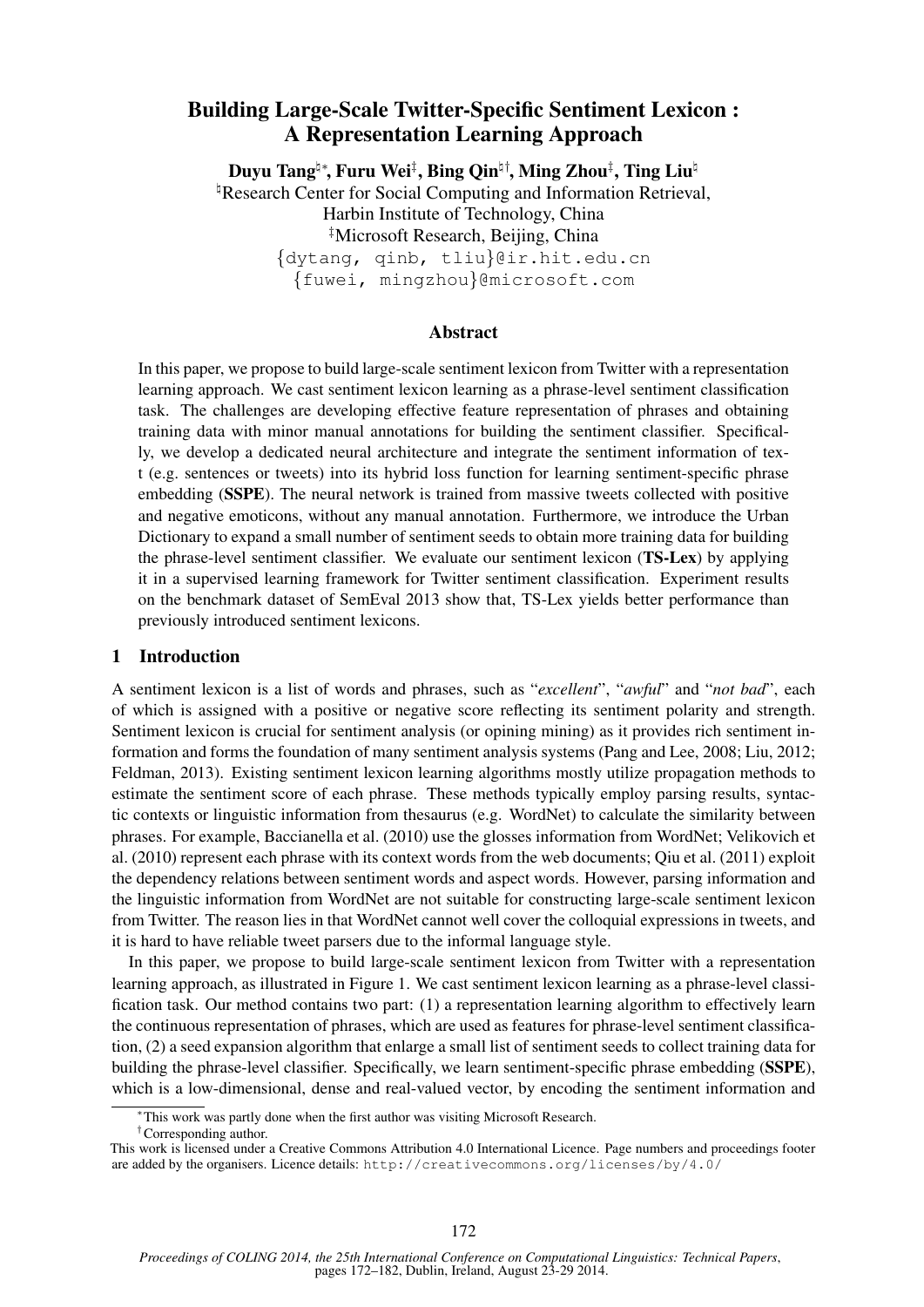

Figure 1: The representation learning approach for building Twitter-specific sentiment lexicon.

syntactic contexts into the continuous representation of phrases  $<sup>1</sup>$ . As a result, the nearest neighbors in the</sup> embedding space of SSPE are favored to have similar semantic usage as well as the same sentiment polarity. To this end, we extend the existing phrase embedding learning algorithm (Mikolov et al., 2013b), and develop a dedicated neural architecture with hybrid loss function to incorporate the supervision from sentiment polarity of text (e.g. tweets). We learn SSPE from tweets, leveraging massive tweets containing positive and negative emoticons as training set without any manual annotation. To obtain more training data for building the phrase-level sentiment classifier, we exploit the similar words from Urban Dictionary <sup>2</sup>, which is a crowd-sourcing resource, to expand a small list of sentiment seeds. Finally, we utilize the classifier to predict the sentiment score of each phrase in the vocabulary of SSPE, resulting in the sentiment lexicon.

We evaluate the effectiveness of our sentiment lexicon (TS-Lex) by applying it in a supervised learning framework (Pang et al., 2002) for Twitter sentiment classification. Experiment results on the benchmark dataset of SemEval 2013 show that, TS-Lex yields better performance than previously introduced lexicons, including two large-scale Twitter-specific sentiment lexicons, and further improves the topperformed system in SemEval 2013 by feature combination. The quality of SSPE is also evaluated by regarding SSPE as the feature for sentiment classification of the items in existing sentiment lexicons (Hu and Liu, 2004; Wilson et al., 2005). Experiment results show that SSPE outperforms existing embedding learning algorithms. The main contributions of this work are as follows:

- To our best knowledge, this is the first work that leverages the continuous representation of phrases for building large-scale sentiment lexicon from Twitter;
- We propose a tailored neural architecture for learning the sentiment-specific phrase embedding from massive tweets selected with positive and negative emoticons;
- We report the results that our lexicon outperforms existing sentiment lexicons by applying them in a supervised learning framework for Twitter sentiment classification.

## 2 Related Work

In this section, we give a brief review about building sentiment lexicon and learning continuous representation of words and phrases.

## 2.1 Sentiment Lexicon Learning

Sentiment lexicon is a fundamental component for sentiment analysis, which can be built manually (Das and Chen, 2007), through heuristics (Kim and Hovy, 2004) or using machine learning algorithms (Turney, 2002; Li et al., 2012; Xu et al., 2013). Existing studies typically employ machine learning methods

<sup>&</sup>lt;sup>1</sup>Word/unigram is also regarded as phrase in this paper.

<sup>2</sup> http://www.urbandictionary.com/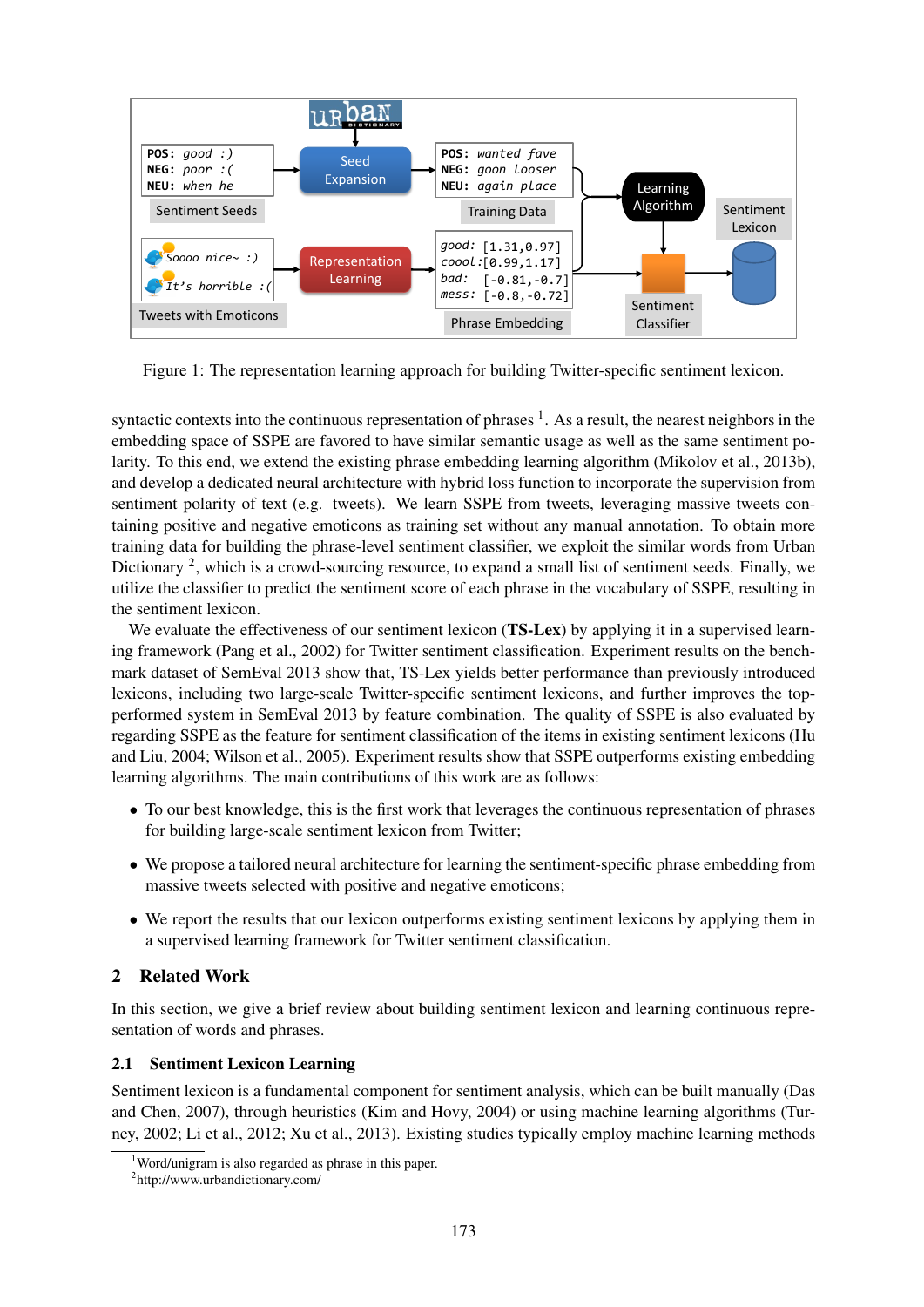and adopt the propagation method to build sentiment lexicon. In the first step, a graph is built by regarding each item (word or phrase) as a node and their similarity as the edge. Then, graph propagation algorithms, such as pagerank (Esuli and Sebastiani, 2007), label propagation (Rao and Ravichandran, 2009) or random walk (Baccianella et al., 2010), are utilized to iteratively calculate the sentiment score of each item. Under this direction, parsing results, syntactic contexts or linguistic clues in thesaurus are mostly explored to calculate the similarity between items. Wiebe (2000) utilize the dependency triples from an existing parser (Lin, 1994). Qiu et al. (2009; 2011) adopt dependency relations between sentiment words and aspect words. Esuli and Sebastiani (2005) exploit the glosses information from Wordnet. Hu and Liu (2004) use the synonym and antonym relations within linguistic resources. Velikovich et al. (2010) represent words and phrases with their syntactic contexts within a window size from the web documents. Unlike the dominated propagation based methods, we explore the classification framework based on representation learning for building large-scale sentiment lexicon from Twitter.

To construct the Twitter-specific sentiment lexicon, Mohammad et al. (2013) use pointwise mutual information (PMI) between each phrase and hashtag/emoticon seed words, such as *#good*, *#bad*, *:)* and *:(*. Chen et al. (2012) utilize the Urban Dictionary and extract the target-dependent sentiment expressions from Twitter. Unlike Mohammad et al. (2013) that only capture the relations between phrases and sentiment seeds, we exploit the semantic and sentimental connections between phrases through phrase embedding and propose a representation learning approach to build sentiment lexicon.

## 2.2 Learning Continuous Representation of Word and Phrase

Continuous representation of words and phrases are proven effective in many NLP tasks (Turian et al., 2010). Embedding learning algorithms have been extensively studied in recent years (Bengio et al., 2013), and are dominated by the syntactic context based algorithms (Bengio et al., 2003; Collobert et al., 2011; Dahl et al., 2012; Huang et al., 2012; Mikolov et al., 2013a; Lebret et al., 2013; Sun et al., 2014). To integrate the sentiment information of text into the word embedding, Maas et al. (2011) extend the probabilistic document model (Blei et al., 2003) and predict the sentiment of a sentence with the embedding of each word. Labutov and Lipson (2013) learn task-specific embedding from an existing embedding and sentences with gold sentiment polarity. Tang et al. (2014) propose to learn sentimentspecific word embedding from tweets collected by emoticons for Twitter sentiment classification. Unlike previous trails, we learn sentiment-specific phrase embedding with a tailored neural network. Unlike Mikolov et al. (2013b) that only use the syntactic contexts of phrases to learn phrase embedding, we integrate the sentiment information of text into our method. It is worth noting that we focus on learning the continuous representation of words and phrases, which is orthogonal with Socher et al. (2011; 2013) that learn the compositionality of sentences.

## 3 Methodology

In this section, we describe our method for building large-scale sentiment lexicon from Twitter within a classification framework, as illustrated in Figure 1. We leverage the continuous representation of phrases as features, without parsers or hand-crafted rules, and automatically obtain the training data by seed expansion from Urban Dictionary. After the classifier is built, we employ it to predict the sentiment distribution of each phrase in the embedding vocabulary, resulting in the sentiment lexicon. To encode the sentiment information into the continuous representation of phrases, we extend an existing phrase embedding learning algorithm (Mikolov et al., 2013b) and develop a tailored neural architecture to learn sentiment-specific phrase embedding (SSPE), as described in subsection 3.1. To automatically obtain more training data for building the phrase-level sentiment classifier, we use the similar words from Urban Dictionary to expand a small list of sentiment seeds, as described in subsection 3.2.

## 3.1 Sentiment-Specific Phrase Embedding

Mikolov et al. (2013b) introduce Skip-Gram to learn phrase embedding based on the context words of phrases, as illustrated in Figure 2(a).

Given a phrase  $w_i$ , Skip-Gram maps it into its continuous representation  $e_i$ . Then, Skip-Gram utilizes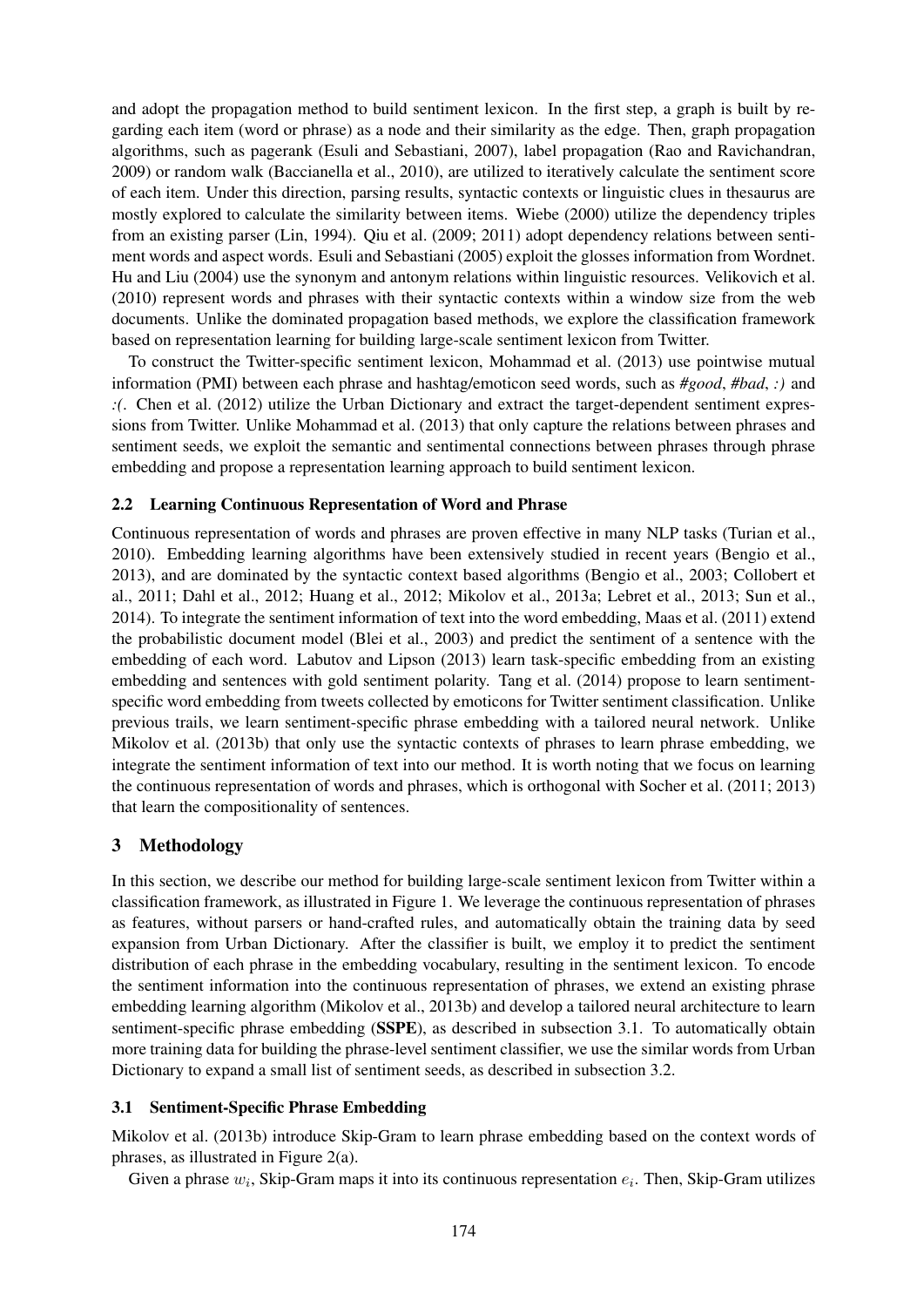

Figure 2: The traditional Skip-Gram model and our neural architecture for learning sentiment-specific phrase embedding (SSPE).

 $e_i$  to predict the context words of  $w_i$ , namely  $w_{i-2}$ ,  $w_{i-1}$ ,  $w_{i+1}$ ,  $w_{i+2}$ , et al. Hierarchical softmax (Morin and Bengio, 2005) is leveraged to accelerate the training procedure because the vocabulary size of phrase table is typically huge. The objective of Skip-Gram is to maximize the average log probability:

$$
f_{syntactic} = \frac{1}{T} \sum_{i=1}^{T} \sum_{-c \le j \le c, j \ne 0} \log p(w_{i+j}|e_i)
$$
 (1)

where  $T$  is the occurrence of each phrase in the corpus,  $c$  is the window size,  $e_i$  is the embedding of the current phrase  $w_i$ ,  $w_{i+j}$  is the context words of  $w_i$ ,  $p(w_{i+j}|e_i)$  is calculated with hierarchical softmax. The basic softmax unit is calculated as softma $x_i = exp(z_i)/\sum_k exp(z_k)$ . We leave out the details of hierarchical softmax (Morin and Bengio, 2005; Mikolov et al., 2013b) due to the page limit. It is worth noting that, Skip-Gram is capable to learn continuous representation of words and phrases with the identical model (Mikolov et al., 2013b).

To integrate sentiment information into the continuous representation of phrases, we develop a tailored neural architecture to learn SSPE, as illustrated in Figure 2(b). Given a triple  $\langle w_i, s_j, pol_j \rangle$  as input, where  $w_i$  is a phrase contained in the sentence  $s_j$  whose gold sentiment polarity is  $pol_j$ , our training objective is to (1) utilize the embedding of  $w_i$  to predict its context words, and (2) use the sentence representation  $se_i$  to predict the gold sentiment polarity of  $s_i$ , namely  $pol_i$ . We simply average the embedding of phrases contained in a sentence as its continuous representation (Huang et al., 2012). The objective of the sentiment part is to maximize the average of log sentiment probability:

$$
f_{sentiment} = \frac{1}{S} \sum_{j=1}^{S} log p(pol_j | se_j)
$$
 (2)

where S is the occurrence of each sentence in the corpus,  $\sum_k pol_{jk} = 1$ . For binary classification between positive and negative, the distribution of [0,1] is for positive and [1,0] is for negative. Our final training objective is to maximize the linear combination of the syntactic and sentiment parts:

$$
f = \alpha \cdot f_{syntactic} + (1 - \alpha) \cdot f_{sentiment} \tag{3}
$$

where  $\alpha$  weights the two parts. Accordingly, the nearest neighbors in the embedding space of SSPE are favored to have similar semantic usage as well as the same sentiment polarity.

We train our neural model with stochastic gradient descent and use AdaGrad (Duchi et al., 2011) to update the parameters. We empirically set embedding length as 50, window size as 3 and the learning rate of AdaGrad as 0.1. Hyper-parameter  $\alpha$  is tuned on the development set. To obtain large-scale training corpus, we collect tweets from April, 2013 through TwitterAPI. After filtering the tweets that are too short (< 5 words) and removing *@user* and *URLs*, we collect 10M tweets (5M positive and 5M negative) with positive and negative emoticons<sup>3</sup>, which is are utilized as the training data to train our neural model. The vocabulary size is 750,000 after filtering the 1∼4 grams through frequency.

<sup>&</sup>lt;sup>3</sup>We use the emoticons selected by Hu et al. (2013), namely :  $\cdot$  :  $\cdot$  :  $\cdot$  : D =  $\cdot$  as positive and :( :  $\cdot$  ( as negative ones.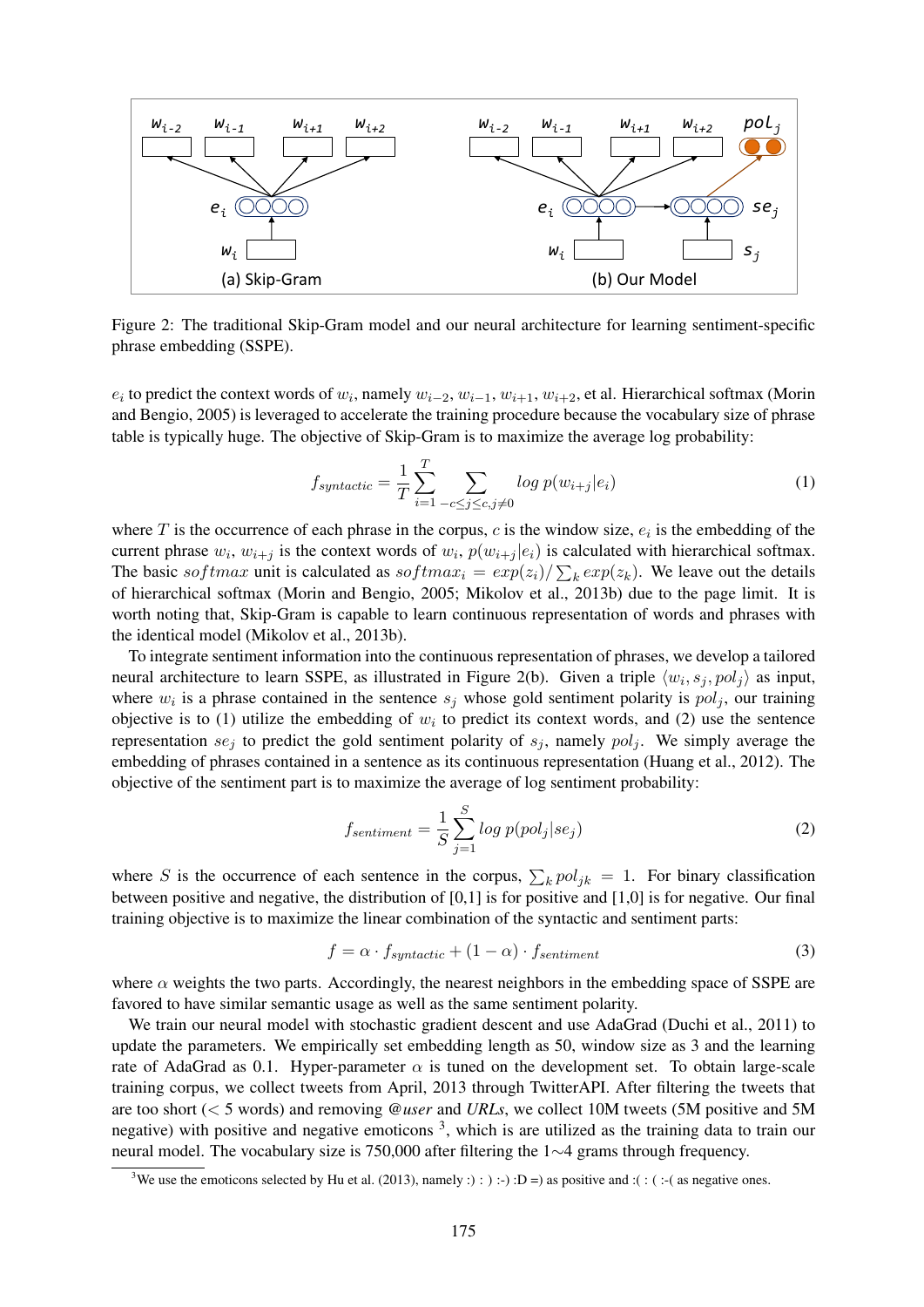#### 3.2 Seed Expansion with Urban Dictionary

Urban Dictionary is a web-based dictionary that contains more than seven million definitions until March, 2013<sup>4</sup>. It was intended as a dictionary of slang, cultural words or phrases not typically found in standard dictionaries, but it is now used to define any word or phrase. For each item in Urban Dictionary, there is a list of similar words contributed by volunteers. For example, the similar words of "*cooool*" are "*cool*", "*awesome*", "*coooool*", et al <sup>5</sup> and the similar words of "*not bad*" are "*good*", "*ok*" and "*cool*", et al <sup>6</sup>. These similar words are typically semantically close to and have the same sentiment polarity with the target word. We conduct preliminary statistic on the items of Urban Dictionary from "*a*" to "*z*", and find that there are total 799,430 items containing similar words and each of them has about 10.27 similar words on average.

We utilize Urban Dictionary to expand little sentiment seeds for collecting training data for building the phrase-level sentiment classifier. We manually label the top frequent 500 words from the vocabulary of SSPE as positive, negative or neutral. After removing the ambiguous ones, we obtain 125 positive, 109 negative and 140 neutral words, which are regarded as the sentiment seeds <sup>7</sup>. Afterwards, we leverage the similar words from Urban Dictionary to expand the sentiment seeds. We first build a k-nearest neighbors (KNN) classifier by regarding the sentiment seeds as gold standard. Then, we employ the KNN classifier on the items of Urban Dictionary containing similar words, and predict a three-dimensional discrete vector  $[knn<sub>pos</sub>, knn<sub>neg</sub>, knn<sub>neu</sub>]$  for each item, reflecting the hits numbers of sentiment seeds with different sentiment polarity in its similar words. For example, the vector value of "*not bad*" is [10, 0, 0], which means that there are 10 positive seeds, 0 negative seeds and 0 neutral seeds occur in its similar words. To ensure the quality of the expanded words, we set threshold for each category to collect the items with high quality as expanded words. Take the positive category as an example, we keep an item as positive expanded word if it satisfies  $knn_{pos} > knn_{neg} + threshold_{pos}$  and  $knn_{pos} >$  $knn<sub>neu</sub> + threshold<sub>pos</sub>$  simultaneously. We empirically set the thresholds of positive, negative and neutral as 6,3,2 respectively by balancing the size of expanded words in three categories. After seed expansion, we collect 1,512 positive, 1,345 negative and 962 neutral words, which are used as the training data to build the phrase-level sentiment classifier. We also tried the propagation methods to expand the sentiment seeds, namely iteratively added the similar words of sentiment seeds from Urban Dictionary into the expanded word collection. However, the quantity of expanded words is less than the KNN-based results and the quality is relatively poor.

After obtaining the training data and feature representation of phrases, we build the phrase-level classifier with *softmax*, whose length is two for the positive *vs* negative case:

$$
\mathbf{y}(w) = softmax(\theta \cdot e_i + b) \tag{4}
$$

where  $\theta$  and  $b$  are the parameters of classifier,  $e_i$  is the embedding of the current phrase  $w_i$ ,  $y(w)$  is the predicted sentiment distribution of item  $w_i$ . We employ the classifier to predict the sentiment distribution of each phrase in the vocabulary of SSPE, and save the phrases as well as their sentiment probability in the positive (negative) lexicon if the positive (negative) probability is larger than 0.5.

### 4 Experiment

In this section, we conduct experiments to evaluate the effectiveness of our sentiment lexicon (TS-Lex) by applying it in the supervised learning framework for Twitter sentiment classification, as given in subsection 4.1. We also directly evaluate the quality of SSPE as it forms the fundamental component for building sentiment lexicon. We use SSPE as the feature for sentiment classification of items in existing sentiment lexicons, as described in subsection 4.2.

<sup>4</sup> http://en.wikipedia.org/wiki/Urban Dictionary

<sup>&</sup>lt;sup>5</sup>http://www.urbandictionary.com/define.php?term=cooool

<sup>6</sup> http://www.urbandictionary.com/define.php?term=not+bad

 $7$ We will publish the sentiment seeds later.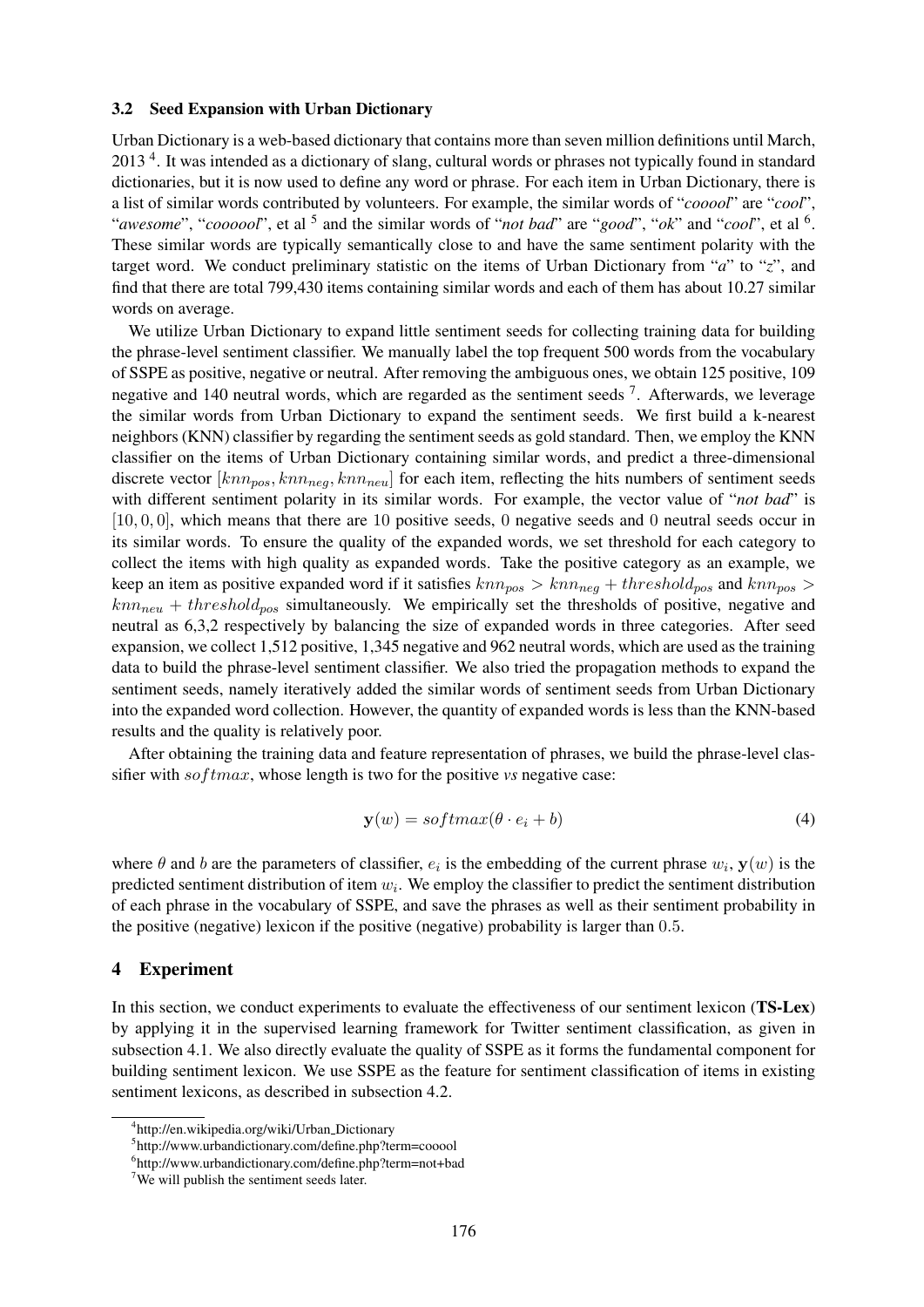#### 4.1 Twitter Sentiment Classification

Experiment Setup and Dataset We conduct experiments on the benchmark Twitter sentiment classification dataset (message-level) from SemEval 2013 (Nakov et al., 2013). The training and development sets were completely released to task participants. However, we were unable to download all the training and development sets because some tweets were deleted or not available due to modified authorization status. The statistic of the positive and negative tweets in our dataset are given in Table 1(b). We train positive *vs* negative classifier with LibLinear (Fan et al., 2008) with default settings on the training set, tune parameters *-c* on the dev set and evaluate on the test set. The evaluation metric is Macro-F1.

| (a) Sentiment Lexicons |          |          |         |  |  |  |
|------------------------|----------|----------|---------|--|--|--|
| Lexicon                | Positive | Negative | Total   |  |  |  |
| HL                     | 2,006    | 4,780    | 6,786   |  |  |  |
| <b>MPQA</b>            | 2,301    | 4,150    | 6,451   |  |  |  |
| NRC-Emotion            | 2,231    | 3,324    | 5,555   |  |  |  |
| <b>TS-Lex</b>          | 178,781  | 168,845  | 347,626 |  |  |  |
| HashtagLex             | 216,791  | 153,869  | 370,660 |  |  |  |
| Sentiment140Lex        | 480,008  | 260,158  | 740,166 |  |  |  |

(b) SemEval 2013 Dataset

|             | Positive | Negative | Total |  |
|-------------|----------|----------|-------|--|
| Train       | 2,642    | 994      | 3,636 |  |
| Dev         | 408      | 219      | 627   |  |
| <b>Test</b> | 1,570    | 601      | 2.171 |  |

Table 1: Statistic of sentiment lexicons and Twitter sentiment classification datasets.

Results and Analysis We compare TS-Lex with  $HL^8$  (Hu and Liu, 2004),  $MPQA^9$  (Wilson et al., 2005), *NRC-Emotion*<sup>10</sup> (Mohammad and Turney, 2012), *HashtagLex* and *Sentiment140Lex*<sup>11</sup> (Mohammad et al., 2013). The statistics of TS-Lex and other sentiment lexicons are illustrated in Table 1(a). *HL*, *MPQA* and *NRC-Emotion* are traditional sentiment lexicons with a relative small lexicon size. *HashtagLex* and *Sentiment140Lex* are Twitter-specific sentiment lexicons. We can find that, TS-Lex is larger than the traditional sentiment lexicons.

We evaluate the effectiveness of TS-Lex by applying it as the features for Twitter sentiment classification in the supervised learning framework (Pang et al., 2002). We conduct experiments in two settings, namely only utilizing the lexicon features (*Unique*) and appending lexicon feature to existing feature sets (*Appended*). In the first setting, we design the lexicon features as same as the top-performed Twitter sentiment classification system in SemEval2013<sup>12</sup> (Mohammad et al., 2013). For each sentiment polarity (positive *vs* negative), the lexicon features are:

- total count of tokens in the tweet with score greater than 0;
- the sum of the scores for all tokens in the tweet;
- the maximal score;
- the non-zero score of the last token in the tweet;

In the second experiment setting, we append the lexicon features to the existing basic feature. We use the feature sets of Mohammad et al. (2013) excluding the lexicon feature as the basic feature, including bag-of-words, pos-tagging, emoticons, hashtags, elongated words, etc. Experiment results of the *Unique* features and *Appended* features from different sentiment lexicons on Twitter sentiment classification are given in Table 2(a).

From Table 2(a), we can find that TS-Lex yields best performance in both *Unique* and *Appended* feature sets among all sentiment lexicons, including two large-scale Twitter-specific sentiment lexicons. The reason is that the classifier for building TS-Lex utilize (1) the well developed feature representation of phrases (SSPE), which captures the semantic and sentiment connections between phrases, and (2) the enlarged sentiment words through web intelligence as training data. *HashtagLex* and *Sentiment140Lex*

<sup>8</sup> http://www.cs.uic.edu/ liub/FBS/sentiment-analysis.html#lexicon

<sup>9</sup> http://mpqa.cs.pitt.edu/lexicons/subj lexicon/

<sup>10</sup>http://www.saifmohammad.com/WebPages/ResearchInterests.html

<sup>11</sup>We utilize the unigram and bigram lexicons from *HashtagLex* and *Sentiment140Lex*.

<sup>&</sup>lt;sup>12</sup>http://www.saifmohammad.com/WebPages/Abstracts/NRC-SentimentAnalysis.htm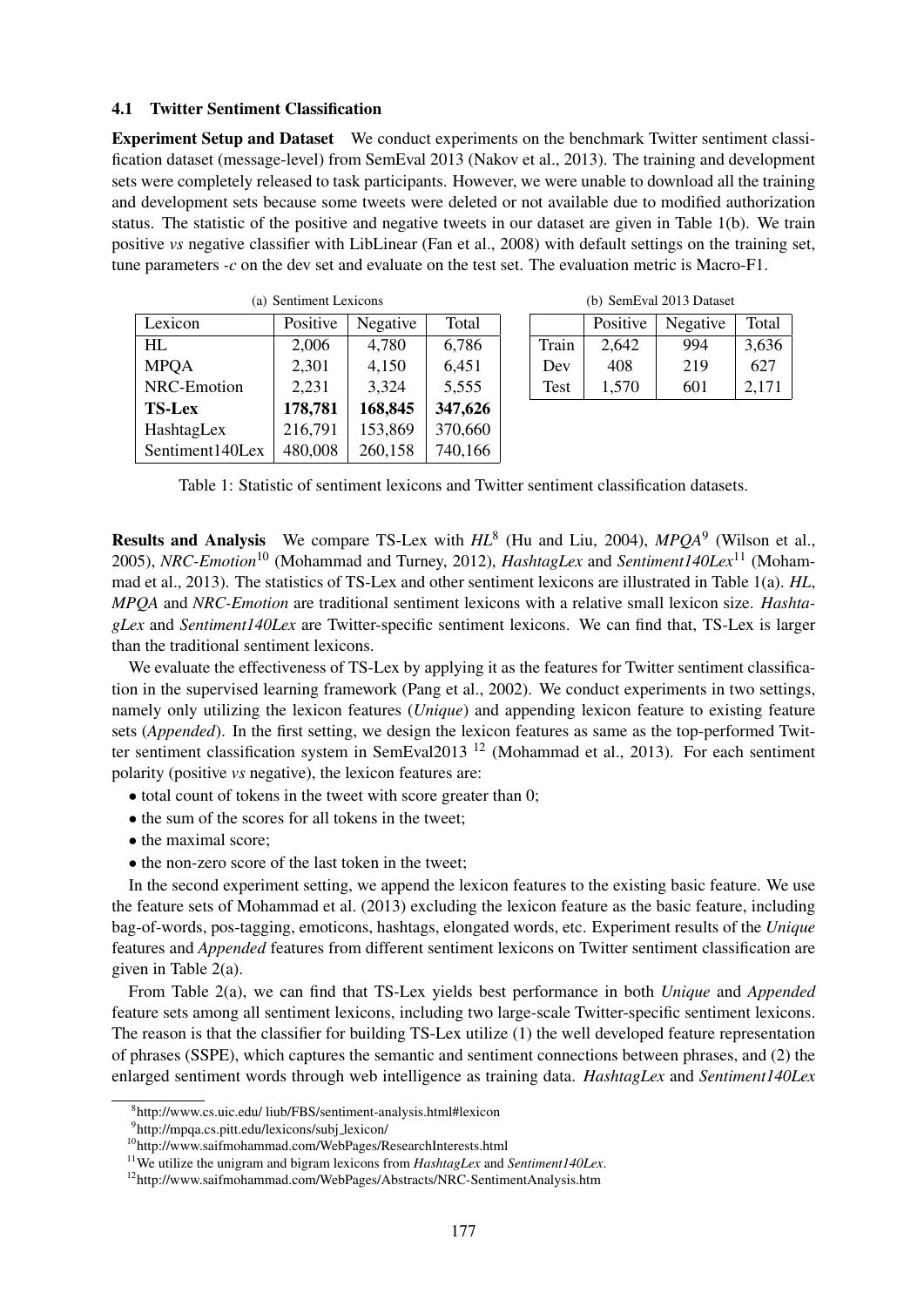| (a)             |        |          |  |  |
|-----------------|--------|----------|--|--|
| Lexicon         | Unique | Appended |  |  |
| HI.             | 60.49  | 79.40    |  |  |
| <b>MPQA</b>     | 59.15  | 76.54    |  |  |
| NRC-Emotion     | 54.81  | 76.79    |  |  |
| HashtagLex      | 65.30  | 76.67    |  |  |
| Sentiment140Lex | 72.51  | 80.68    |  |  |
| <b>TS-Lex</b>   | 78.07  | 82.36    |  |  |

| (b)    |  |  |  |
|--------|--|--|--|
| Unique |  |  |  |
| 57.92  |  |  |  |
| 60.69  |  |  |  |
| 74.64  |  |  |  |
| 78.07  |  |  |  |
|        |  |  |  |

Table 2: Macro-F1 on Twitter sentiment classification with different lexicon features.

only utilize the relations between phrases and hashtag/emoticon seeds, yet do not well capture the connections between phrases. In the *Unique* setting, the performances of the traditional lexicons (*HL*, *MPQA* and *NRC-Emotion*) are lower than large-scale Twitter-specific lexicons (*HashtagLex*, *Sentiment140Lex* and our lexicon). The reason is that, tweets have the informal language style and contain slangs and diverse multi-word phrases, which are not well covered by the traditional sentiment lexicons with a small size. After incorporating the lexicon feature of TS-Lex into the top-performs system (Mohammad et al., 2013), we further improve the macro-F1 from 84.70% to 85.65%.

Effect of Seed Expansion with Urban Dictionary To verify the effectiveness of seed expansion through Urban Dictionary, we conduct experiments by applying (1) sentiment seeds (*Seed*), (2) words after expansion (*Expand*), (3) sentiment lexicon generated from the classifier only utilizing sentiment seeds as training data (*Lexicon(seed)*), (4) the final lexicon (*TS-Lex*) exploiting the expanded words as training data to build sentiment classifier, to produce lexicon features, and only use them for Twitter sentiment classification (*Unique*). From Table 2(b), we find that the performance of sentiment seeds and expanded words are relatively poor due to their low coverage. Under this scenario, seed expansion yields 2.77% improvement (from 57.92% to 60.69%) on macro-F1. By utilizing the expanded words as training data to build the phrase-level sentiment classifier, TS-Lex obtains 3.43% improvements on Twitter sentiment classification (from 74.64% to 78.07%), which verifies the effectiveness of seed expansion through Urban Dictionary. In addition, we find that only using a small number of sentiment seeds as the training data, we can obtain superior performance (74.64%) than all baseline lexicons. This indicates that the representation learning approach effectively capture the semantic and sentimental connections between phrases through SSPE, and leverage them for building the sentiment lexicon.

Effect of  $\alpha$  in SSPE We tune the hyper-parameter  $\alpha$  of SSPE on the development set of SemEval 2013, and study its influence on the performance of Twitter sentiment classification by applying the generated lexicon as features. We utilize the expanded words as training data to train  $softmax$  and only utilize the lexicon features (*Unique*) for Twitter sentiment classification. Experiment results with different α are illustrated in Figure 3(a).

From Figure 3(a), we can see that that SSPE performs better when  $\alpha$  is in the range of [0.1, 0.3], which is dominated by the sentiment information. The model with  $\alpha = 1$  stands for Skip-Gram model. The sharp decline at  $\alpha = 1$  indicates the importance of sentiment information in learning sentiment-specific phrase embedding for building sentiment lexicon.

Discussion In the experiment, we do not apply TS-Lex into the unsupervised learning framework for Twitter sentiment classification. The reason is that the lexicon-based unsupervised method typically require the sentiment lexicon to have high precision, yet our task is to build large-scale lexicon (TS-Lex) with broad coverage. We leave this as the future work, although we may set higher threshold (e.g. larger than 0.5) to increase the precision of TS-Lex and loose the recall.

## 4.2 Evaluation of Different Representation Learning Methods

Experiment Setup and Dataset We conduct sentiment classification of items in two traditional sentiment lexicons, *HL* (Hu and Liu, 2004) and *MPQA* (Wilson et al., 2005), to evaluate the effective of the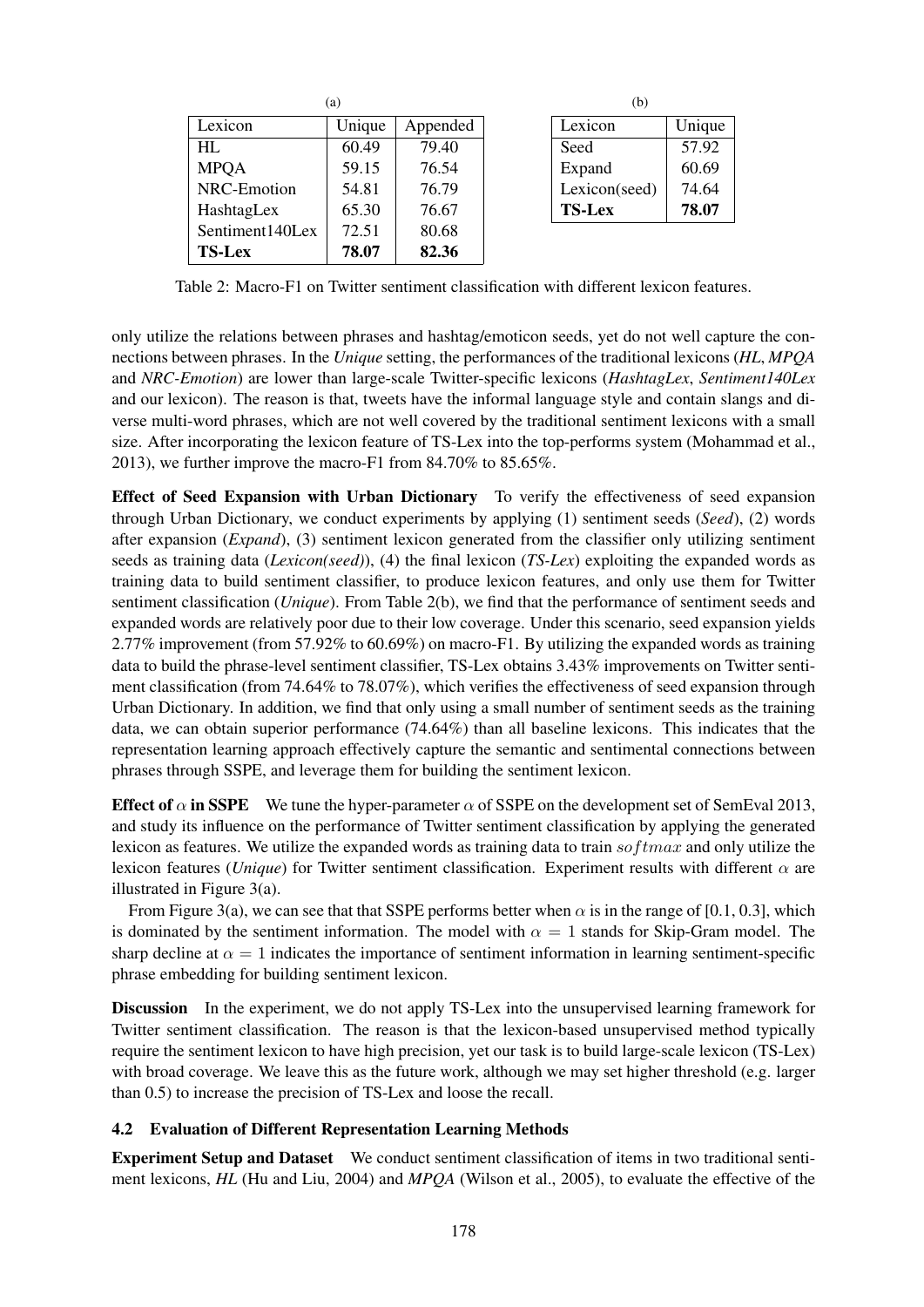

(a) SSPE with different  $\alpha$  on the development set for Twitter (b) Sentiment classification of lexicons with different embedsentiment classification. ding learning algrithms.

Figure 3: Experiment results with different settings.

sentiment-specific phrase embedding (SSPE). We train the positive *vs* negative classifier with LibLinear (Fan et al., 2008). The evaluation metric is the macro-F1 of 5-fold cross validation. The statistics of *HL* and *MPQA* are listed in Table 1(a).

Baseline Embedding Learning Algorithms We compare SSPE with the following embedding learning algorithms:

(1) *C&W*. C&W is one of the most representative embedding learning algorithms (Collobert et al., 2011) for learning word embedding, which has been proven effective in many NLP tasks.

(2) *W2V*. Mikolov et al. (2013a) introduce Word2Vec for learning the continuous vectors for words and phrases. We utilize Skip-Gram as it performs better than CBOW in the experiments.

(3) *MVSA*. Maas et al. (2011) learn word vectors for sentiment analysis with a probabilistic model of documents utilizing the sentiment polarity of documents.

(4) *ReEmbed*. Lebret et al. (2013) learn task-specific embedding from existing embedding and taskspecific corpus. We utilize the training set of Twitter sentiment classification as the labeled corpus to re-embed words. *ReEmbed(C&W)* and *ReEmbed(W2V)* stand for the use of different embedding results as the reference word embedding.

The embedding results of the baseline algorithms and SSPE are trained with the same dataset and parameter sets.

Results and Analysis Experiment results of the baseline embedding learning algorithms and SSPE are given in Figure 3(b). We can see that SSPE yields best performance on both lexicons. The reason is that SSPE effectively encode the sentiment information of tweets as well as the syntactic contexts of phrases from massive data into the continuous representation of phrases. The performances of *C&W* and *W2V* are relatively low because they only utilize the syntactic contexts of items, yet ignore the sentiment information of text, which is crucial for sentiment analysis. *ReEmbed(C&W)* and *ReEmbed(W2V)* achieve better performance than *C&W* and *W2V* because the sentiment information of sentences are incorporated into the continuous representation of phrases. There is a gap between *ReEmbed* and SSPE because SSPE leverages more sentiment supervision from massive tweets collected by positive and negative emoticons.

## 5 Conclusion

In this paper, we propose building large-scale Twitter-specific sentiment lexicon with a representation learning approach. Our method contains two parts: (1) a representation learning algorithm to effectively learn the embedding of phrases, which are used as features for classification, (2) a seed expansion algorithm that enlarge a small list of sentiment seeds to obtain training data for building the phrase-level sentiment classifier. We introduce a tailored neural architecture and integrate the sentiment information of tweets into its hybrid loss function for learning sentiment-specific phrase embedding (SSPE). We learn SSPE from the tweets collected by positive and negative emoticons, without any manual annota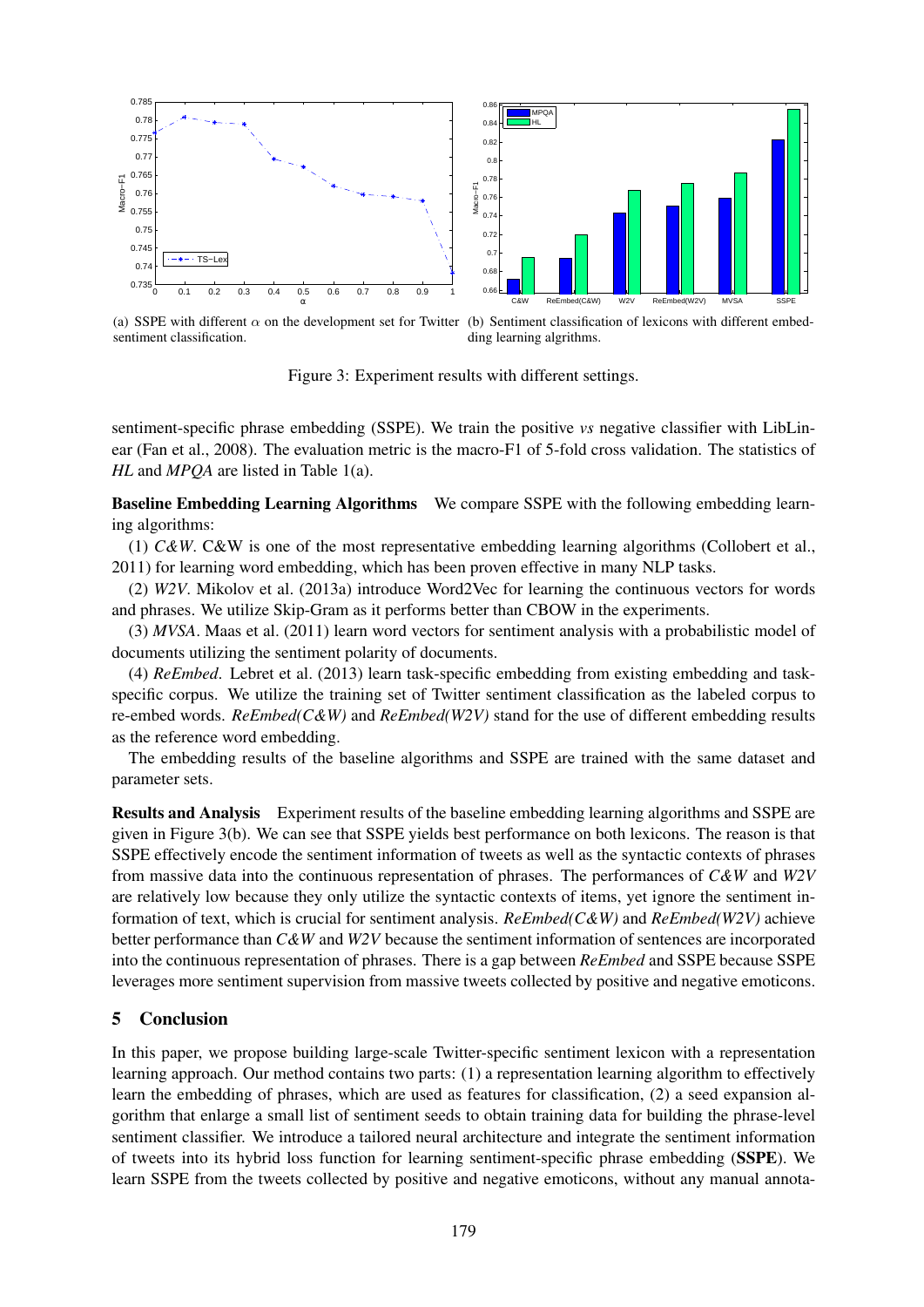tion. To collect more training data for building the phrase-level classifier, we utilize the similar words from Urban Dictionary to expand a small list of sentiment seeds. The effectiveness of our sentiment lexicon (TS-Lex) has been verified through applied in the supervised learning framework for Twitter sentiment classification. Experiment results on the benchmark dataset of SemEval 2013 show that, TS-Lex outperforms previously introduced sentiment lexicons and further improves the top-perform system in SemEval 2013 with feature combination. In future work, we plan to apply TS-Lex into the unsupervised learning framework for Twitter sentiment classification.

### Acknowledgements

We thank Nan Yang, Yajuan Duan and Yaming Sun for their great help. This research was partly supported by National Natural Science Foundation of China (No.61133012, No.61273321, No.61300113).

## References

- Stefano Baccianella, Andrea Esuli, and Fabrizio Sebastiani. 2010. Sentiwordnet 3.0: An enhanced lexical resource for sentiment analysis and opinion mining. In *LREC*, volume 10, pages 2200–2204.
- Yoshua Bengio, Rejean Ducharme, Pascal Vincent, and Christian Janvin. 2003. A neural probabilistic language ´ model. *Journal of Machine Learning Research*, 3:1137–1155.
- Yoshua Bengio, Aaron Courville, and Pascal Vincent. 2013. Representation learning: A review and new perspectives. *IEEE Trans. Pattern Analysis and Machine Intelligence*.
- David M Blei, Andrew Y Ng, and Michael I Jordan. 2003. Latent dirichlet allocation. *the Journal of machine Learning research*, 3:993–1022.
- Lu Chen, Wenbo Wang, Meenakshi Nagarajan, Shaojun Wang, and Amit P Sheth. 2012. Extracting diverse sentiment expressions with target-dependent polarity from twitter. In *ICWSM*.
- Ronan Collobert, Jason Weston, Leon Bottou, Michael Karlen, Koray Kavukcuoglu, and Pavel Kuksa. 2011. ´ Natural language processing (almost) from scratch. *Journal of Machine Learning Research*, 12:2493–2537.
- George E Dahl, Ryan P Adams, and Hugo Larochelle. 2012. Training restricted boltzmann machines on word observations. *ICML*.
- Sanjiv R Das and Mike Y Chen. 2007. Yahoo! for amazon: Sentiment extraction from small talk on the web. *Management Science*, 53(9):1375–1388.
- John Duchi, Elad Hazan, and Yoram Singer. 2011. Adaptive subgradient methods for online learning and stochastic optimization. *The Journal of Machine Learning Research*, pages 2121–2159.
- Andrea Esuli and Fabrizio Sebastiani. 2005. Determining the semantic orientation of terms through gloss classification. In *Proceedings of the 14th ACM international conference on Information and knowledge management*, pages 617–624. ACM.
- Andrea Esuli and Fabrizio Sebastiani. 2007. Pageranking wordnet synsets: An application to opinion mining. In *ACL*, volume 7, pages 442–431.
- Rong-En Fan, Kai-Wei Chang, Cho-Jui Hsieh, Xiang-Rui Wang, and Chih-Jen Lin. 2008. Liblinear: A library for large linear classification. *The Journal of Machine Learning Research*, 9:1871–1874.
- Ronen Feldman. 2013. Techniques and applications for sentiment analysis. *Communications of the ACM*, 56(4):82–89.
- Ming Hu and Bing Liu. 2004. Mining and summarizing customer reviews. In *Proceedings of the tenth ACM SIGKDD Conference on Knowledge Discovery and Data Mining*, pages 168–177.
- Xia Hu, Jiliang Tang, Huiji Gao, and Huan Liu. 2013. Unsupervised sentiment analysis with emotional signals. In *Proceedings of the International World Wide Web Conference*, pages 607–618.
- Eric H Huang, Richard Socher, Christopher D Manning, and Andrew Y Ng. 2012. Improving word representations via global context and multiple word prototypes. In *ACL*, pages 873–882. ACL.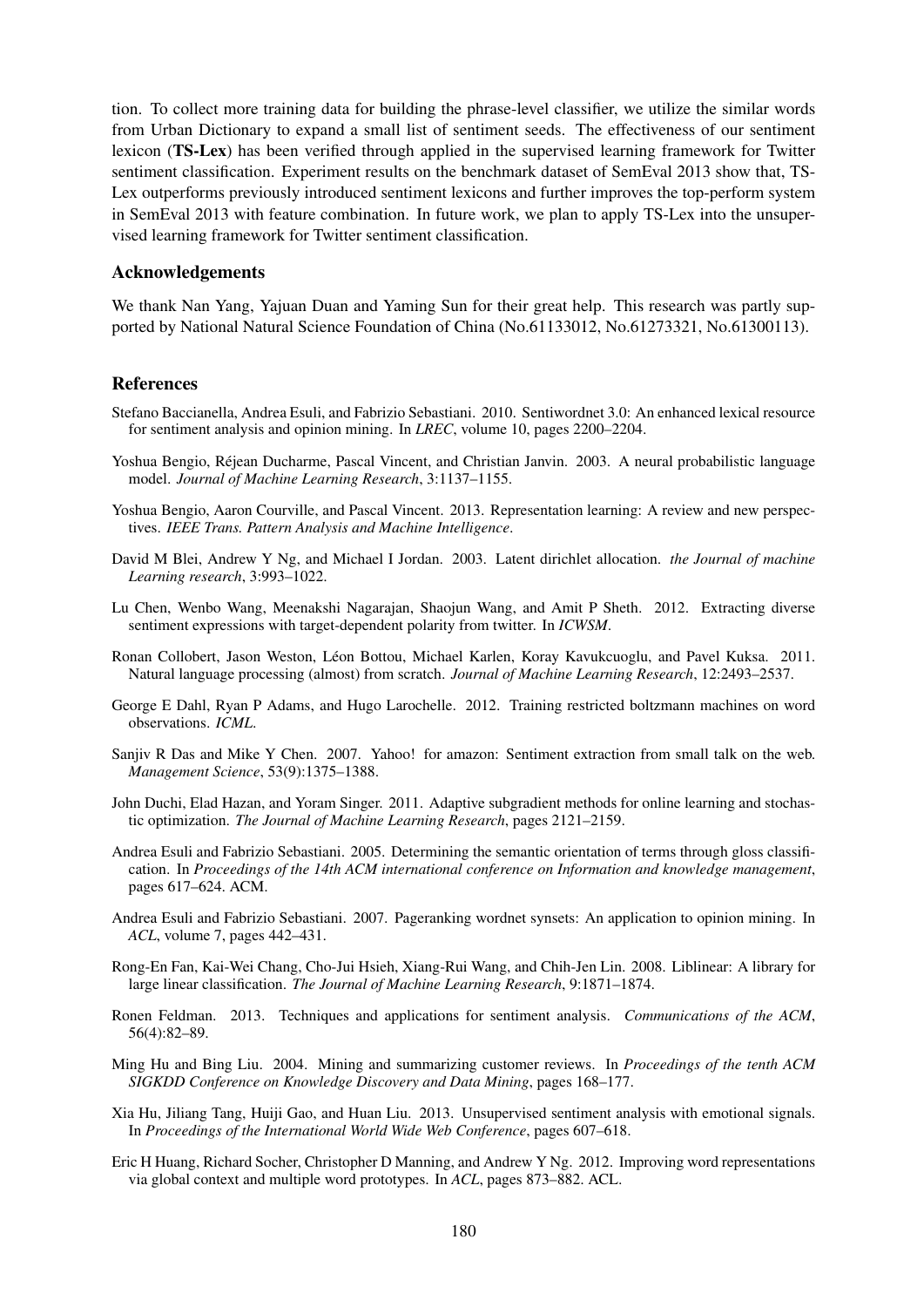- Soo-Min Kim and Eduard Hovy. 2004. Determining the sentiment of opinions. In *Proceedings of the 20th international conference on Computational Linguistics*, page 1367. Association for Computational Linguistics.
- Igor Labutov and Hod Lipson. 2013. Re-embedding words. In *Annual Meeting of the Association for Computational Linguistics*.
- Rémi Lebret, Joël Legrand, and Ronan Collobert. 2013. Is deep learning really necessary for word embeddings? *NIPS workshop*.
- Fangtao Li, Sinno Jialin Pan, Ou Jin, Qiang Yang, and Xiaoyan Zhu. 2012. Cross-domain co-extraction of sentiment and topic lexicons. In *Proceedings of the 50th ACL*, pages 410–419. ACL, July.
- Dekang Lin. 1994. Principar: an efficient, broad-coverage, principle-based parser. In *Proceedings of the 15th conference on COLING*, pages 482–488. Association for Computational Linguistics.
- Bing Liu. 2012. Sentiment analysis and opinion mining. *Synthesis Lectures on Human Language Technologies*, 5(1):1–167.
- Andrew L Maas, Raymond E Daly, Peter T Pham, Dan Huang, Andrew Y Ng, and Christopher Potts. 2011. Learning word vectors for sentiment analysis. In *Proceedings of the Annual Meeting of the Association for Computational Linguistics*.
- Tomas Mikolov, Kai Chen, Greg Corrado, and Jeffrey Dean. 2013a. Efficient estimation of word representations in vector space. *ICLR*.
- Tomas Mikolov, Ilya Sutskever, Kai Chen, Greg Corrado, and Jeffrey Dean. 2013b. Distributed representations of words and phrases and their compositionality. *The Conference on Neural Information Processing Systems*.
- Saif M Mohammad and Peter D Turney. 2012. Crowdsourcing a word–emotion association lexicon. *Computational Intelligence*.
- Saif M Mohammad, Svetlana Kiritchenko, and Xiaodan Zhu. 2013. Nrc-canada: Building the state-of-the-art in sentiment analysis of tweets. *Proceedings of the International Workshop on Semantic Evaluation*.
- Frederic Morin and Yoshua Bengio. 2005. Hierarchical probabilistic neural network language model. In *Proceedings of the international workshop on artificial intelligence and statistics*, pages 246–252.
- Preslav Nakov, Sara Rosenthal, Zornitsa Kozareva, Veselin Stoyanov, Alan Ritter, and Theresa Wilson. 2013. Semeval-2013 task 2: Sentiment analysis in twitter. In *Proceedings of the International Workshop on Semantic Evaluation*, volume 13.
- Bo Pang and Lillian Lee. 2008. Opinion mining and sentiment analysis. *Foundations and trends in information retrieval*, 2(1-2):1–135.
- Bo Pang, Lillian Lee, and Shivakumar Vaithyanathan. 2002. Thumbs up?: sentiment classification using machine learning techniques. In *Proceedings of the Conference on Empirical Methods in Natural Language Processing*, pages 79–86.
- Guang Qiu, Bing Liu, Jiajun Bu, and Chun Chen. 2009. Expanding domain sentiment lexicon through double propagation. In *IJCAI*, volume 9, pages 1199–1204.
- Guang Qiu, Bing Liu, Jiajun Bu, and Chun Chen. 2011. Opinion word expansion and target extraction through double propagation. *Computational linguistics*, 37(1):9–27.
- Delip Rao and Deepak Ravichandran. 2009. Semi-supervised polarity lexicon induction. In *Proceedings of the 12th Conference of the European Chapter of the Association for Computational Linguistics*, pages 675–682. Association for Computational Linguistics.
- Richard Socher, J. Pennington, E.H. Huang, A.Y. Ng, and C.D. Manning. 2011. Semi-supervised recursive autoencoders for predicting sentiment distributions. In *Conference on Empirical Methods in Natural Language Processing*, pages 151–161.
- Richard Socher, Alex Perelygin, Jean Wu, Jason Chuang, Christopher D. Manning, Andrew Ng, and Christopher Potts. 2013. Recursive deep models for semantic compositionality over a sentiment treebank. In *Conference on Empirical Methods in Natural Language Processing*, pages 1631–1642.
- Yaming Sun, Lei Lin, Duyu Tang, Nan Yang, Zhenzhou Ji, and Xiaolong Wang. 2014. Radical-enhanced chinese character embedding. *arXiv preprint arXiv:1404.4714*.